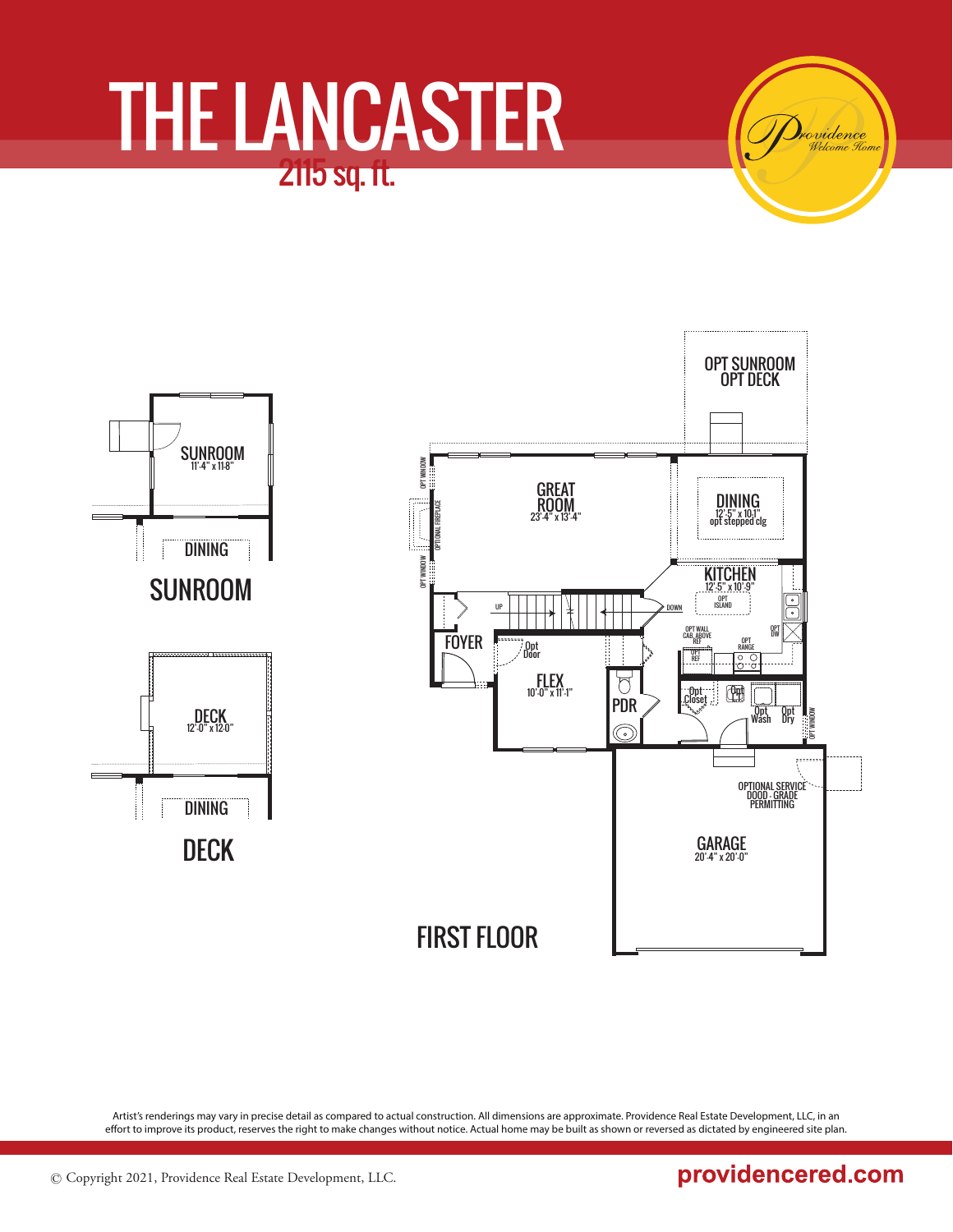WINDOW LOCATION at OPT SUNROOM MNDOW LOCATIC<br>at opt sunroon ≡nanan MASTER<sup>C</sup> BEDROOM 4 MASTER **BATH** G 13'-0" x 10-10" BEDROOM Opt Lav 15'-0" x 14-4" opt tray clg  $\bigcirc$  $\sum_{i=1}^n$ Opt Lav BATH  $\vert$  Down W.I.C BEDROOM 3 10'-10" x 12-8" BEDROOM 2 14'-1" x 11-1"

### OPT SECOND FLOOR STANDARD SECOND FLOOR

Artist's renderings may vary in precise detail as compared to actual construction. All dimensions are approximate. Providence Real Estate Development, LLC, in an effort to improve its product, reserves the right to make changes without notice. Actual home may be built as shown or reversed as dictated by engineered site plan.

providencered.com

rvidence

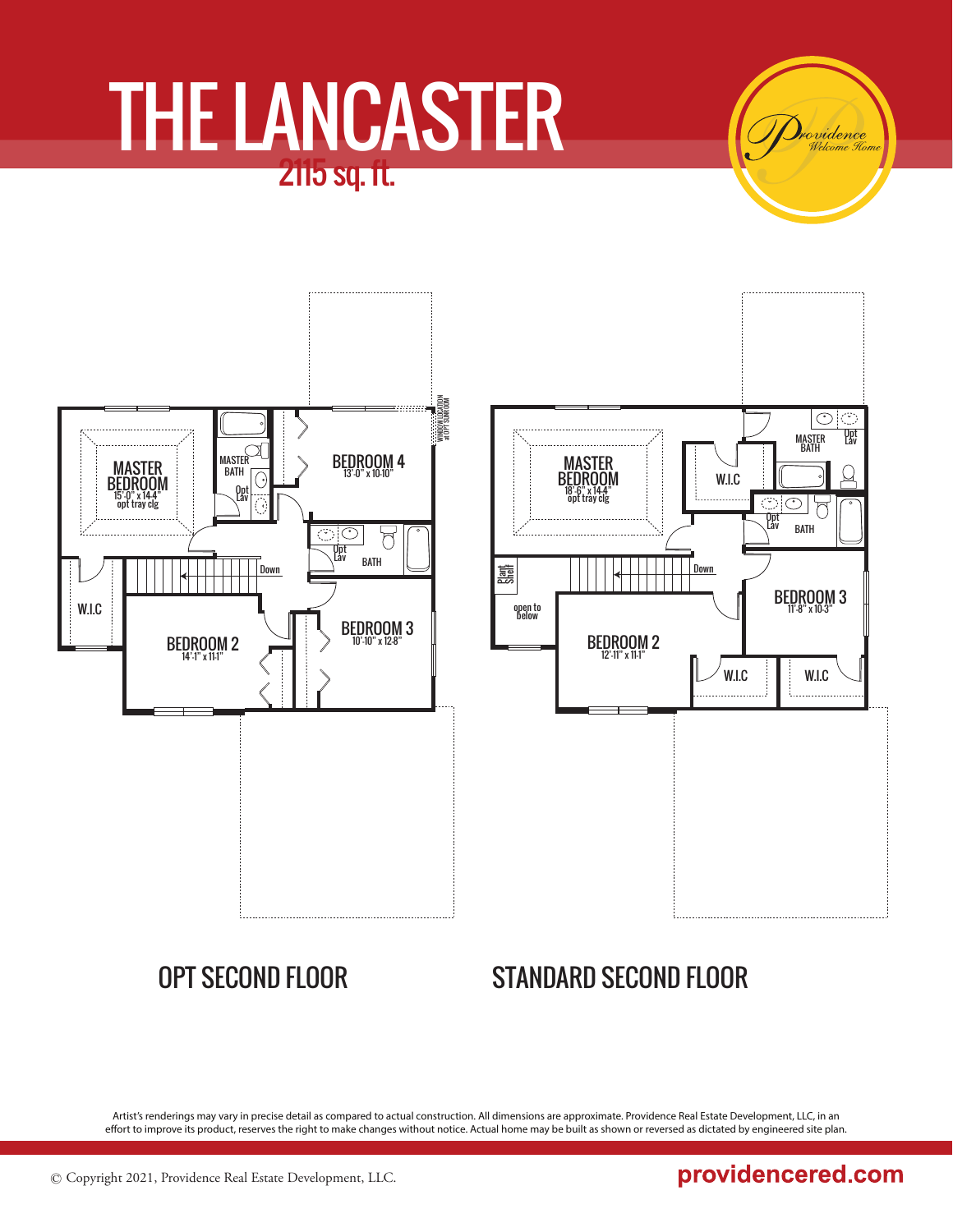in tit  $\frac{1}{124}$ 

**ELEVATION "A"**

Artist's renderings may vary in precise detail as compared to actual construction. All dimensions are approximate. Providence Real Estate Development, LLC, in an effort to improve its product, reserves the right to make changes without notice. Actual home may be built as shown or reversed as dictated by engineered site plan.

### providencered.com

ovidence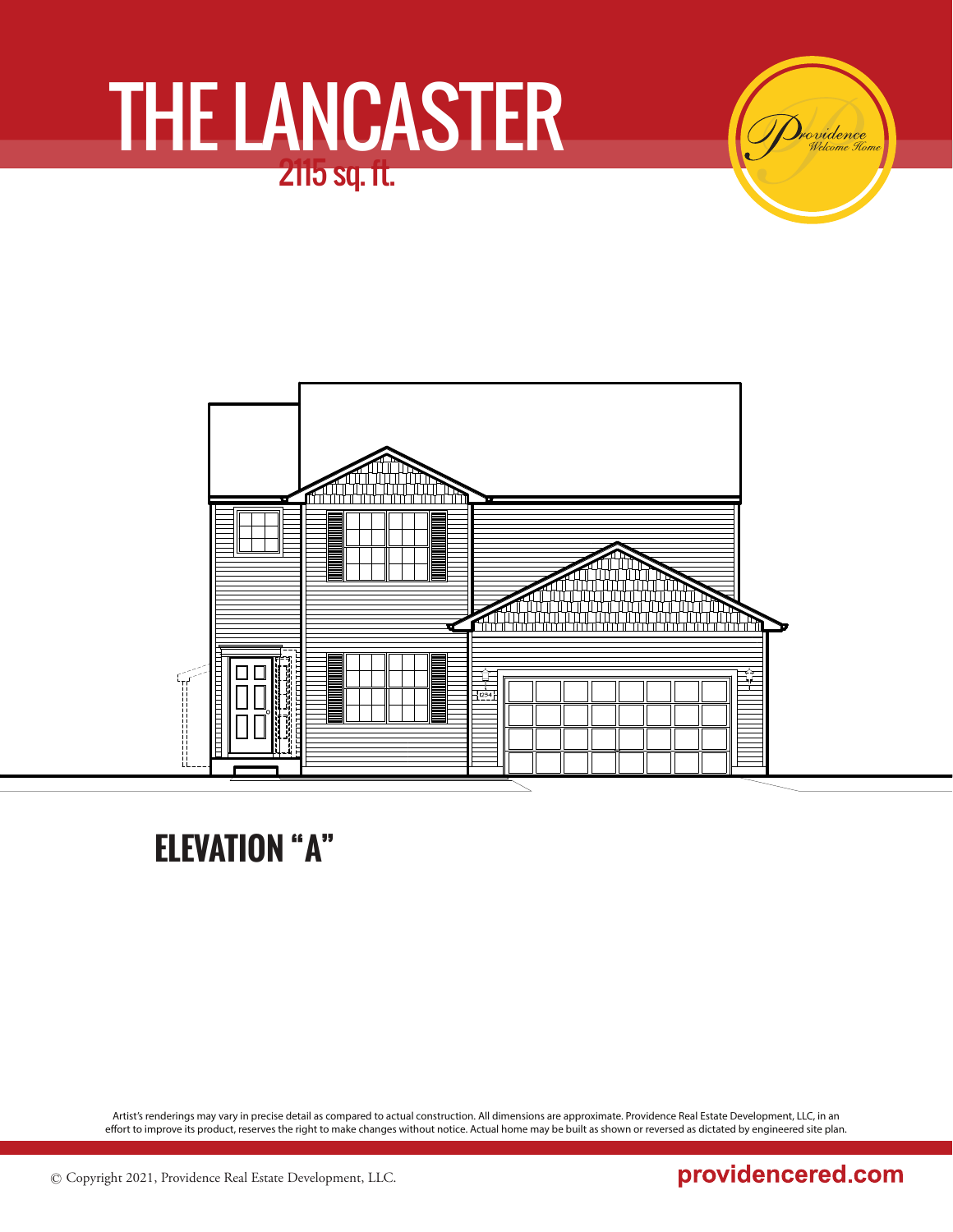ovidence



### **ELEVATION "B"**

Artist's renderings may vary in precise detail as compared to actual construction. All dimensions are approximate. Providence Real Estate Development, LLC, in an effort to improve its product, reserves the right to make changes without notice. Actual home may be built as shown or reversed as dictated by engineered site plan.

### providencered.com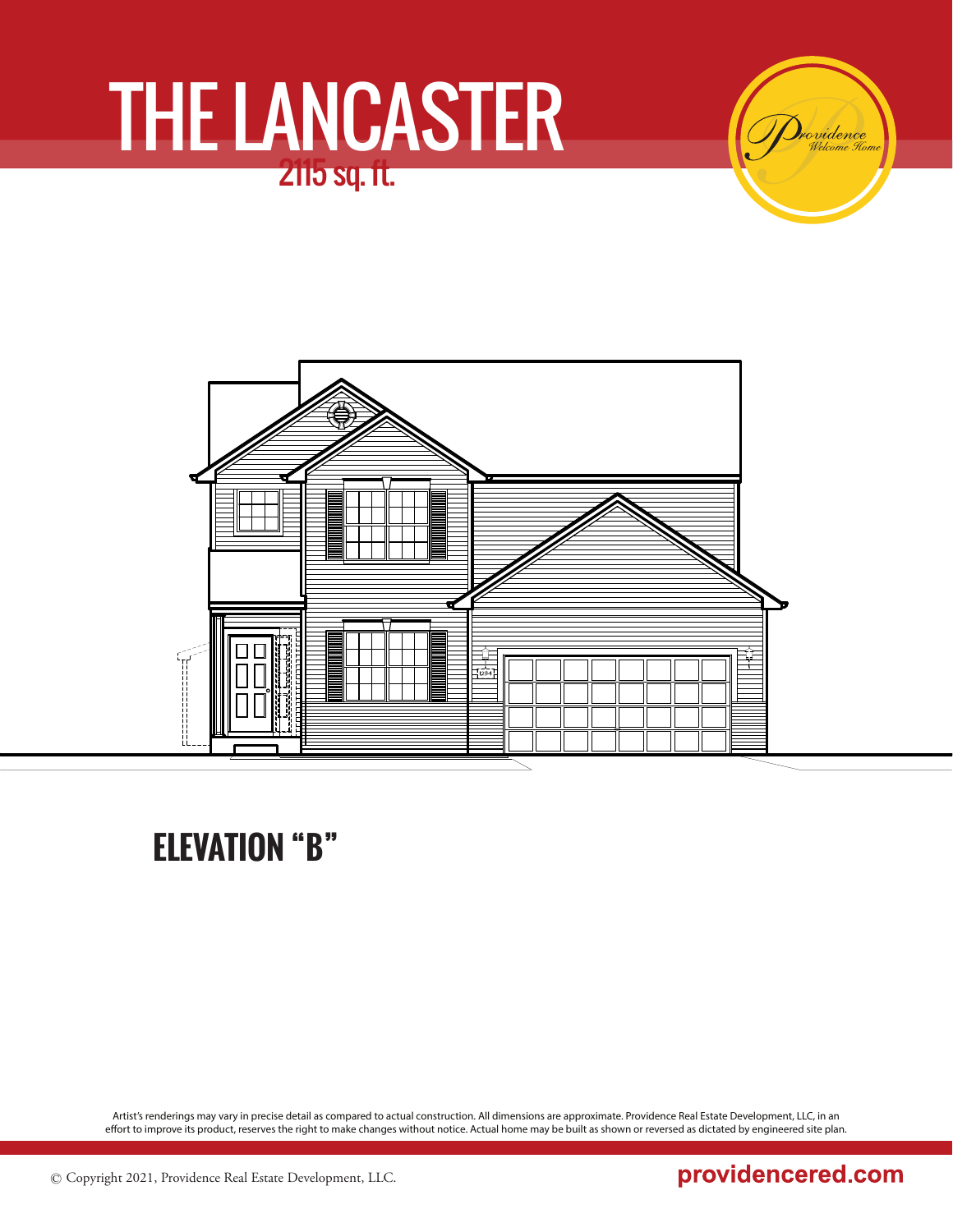ovidence



### **ELEVATION "C"**

Artist's renderings may vary in precise detail as compared to actual construction. All dimensions are approximate. Providence Real Estate Development, LLC, in an effort to improve its product, reserves the right to make changes without notice. Actual home may be built as shown or reversed as dictated by engineered site plan.

### providencered.com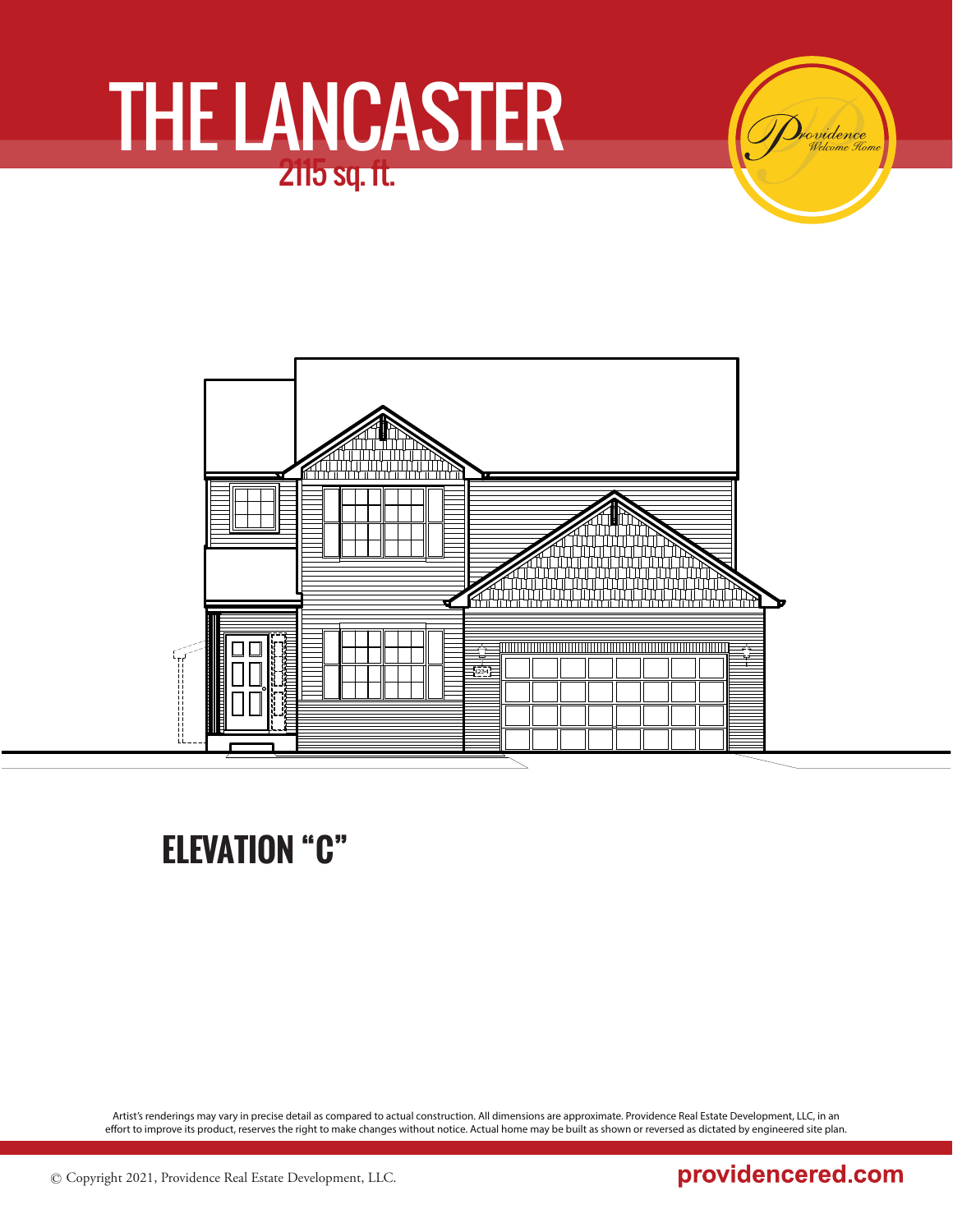ovidence



## **ELEVATION "D"**

Artist's renderings may vary in precise detail as compared to actual construction. All dimensions are approximate. Providence Real Estate Development, LLC, in an effort to improve its product, reserves the right to make changes without notice. Actual home may be built as shown or reversed as dictated by engineered site plan.

### providencered.com